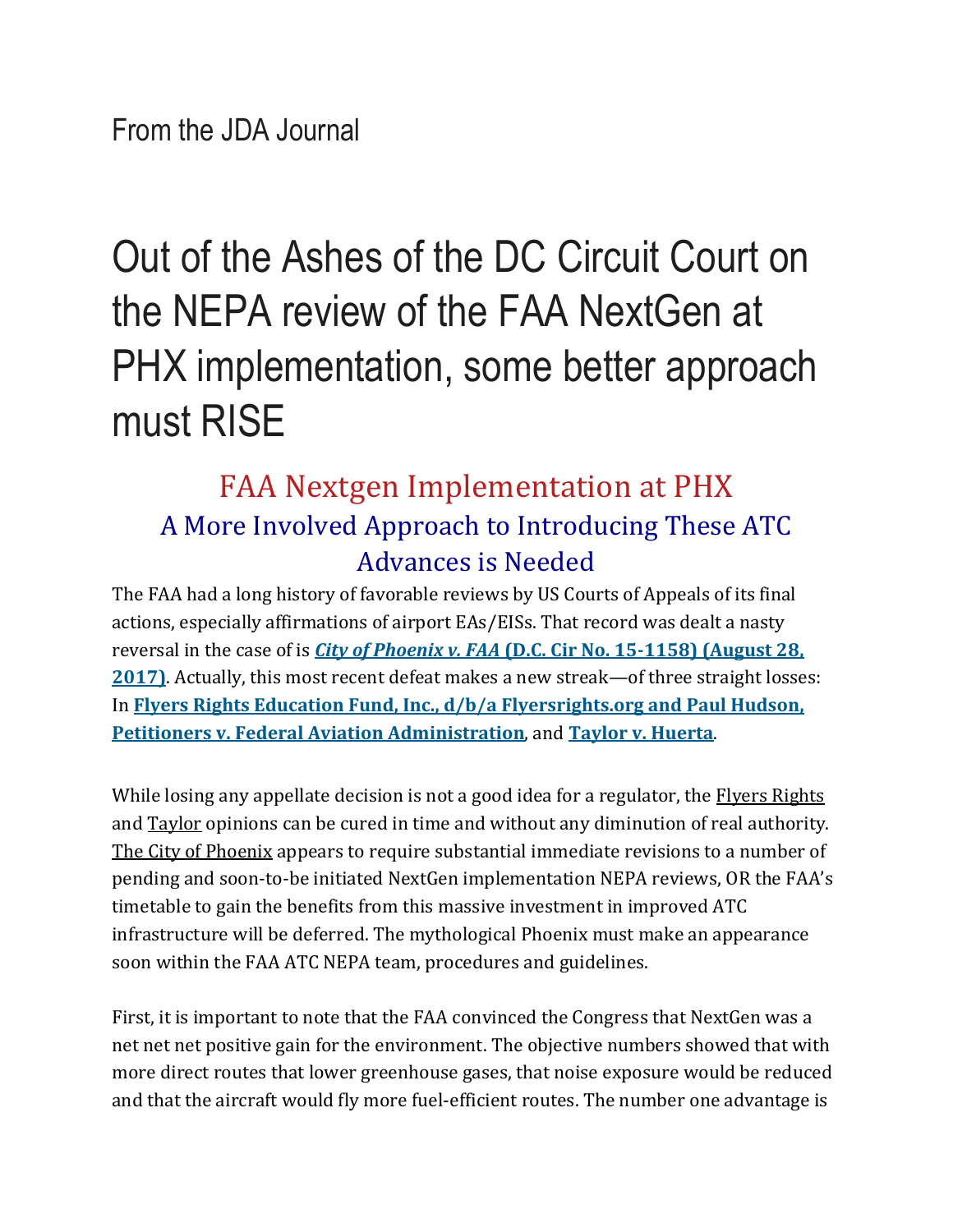safety. In recognition of those pluses, the House and Senate enacted  $\S 213(c)(1)$  of the FAA Modernization and Reform Act of 2012, Pub. L. No. 112-95, 126 Stat. 11, 49, which provided an expedited environmental review for NextGen implementation under these terms:

## ■ 213 (c) COORDINATED AND EXPEDITED REVIEW. —

(1) **IN GENERAL. —Navigation performance and area navigation procedures developed, certified, published, or implemented under this section shall be presumed to be covered by a categorical exclusion (as defined in section 1508.4 of title 40, Code of Federal Regulations) under chapter 3 of FAA Order 1050.1E unless the Administrator determines that extraordinary circumstances exist with respect to the procedure.**

In most cases, Congress would allow the FAA to utilize the quasi-summary process of categorical exclusion.

What was lost in the translation was that the FAA's valid numbers were based on MACRO impacts; while **the new NextGen routes, due to the [precision](http://jdasolutions.aero/blog/nextgen-noise-study/) of RNAV, [concentrates](http://jdasolutions.aero/blog/nextgen-noise-study/) the noise on a MICRO basis**. The PHX is a prime example of this **[MACRO/MICRO](http://jdasolutions.aero/blog/nextgen-carbon-reduction/) problem**.

As the famous Roman leader Caeli Negotiationis once posited, "quis det unciam capiam et mille["](http://jdasolutions.aero/blog/faa-nextgen-phx-implementation/#_ftn1)**[1]**. The facts in this case appear to suggest that the team assigned to this NEPA review were driven to implement that PHX Metro Plan by a dealing. The petitioners alleged and **Judge [Griffith](https://en.wikipedia.org/wiki/Thomas_B._Griffith)**, writing for the Court, found:

- "One of the new flight paths the FAA devised would **route planes over a major avenue and various public parks and historic neighborhoods**. The new route would **increase air traffic over these areas by 300%**, with 85% of the increase coming from jets." [p.3]
- "The **FAA consulted** on the environmental impact of this and other proposed changes primarily with **a low-level employee in Phoenix's Aviation Department**, who warned the FAA that he lacked the expertise and authority to discuss environmental matters on the City's behalf." [p.3]
- "The FAA never **conveyed the proposed route changes to senior officials in the City's Aviation Department, local officials responsible for affected parks or historic districts, or elected city officials**." [p.3]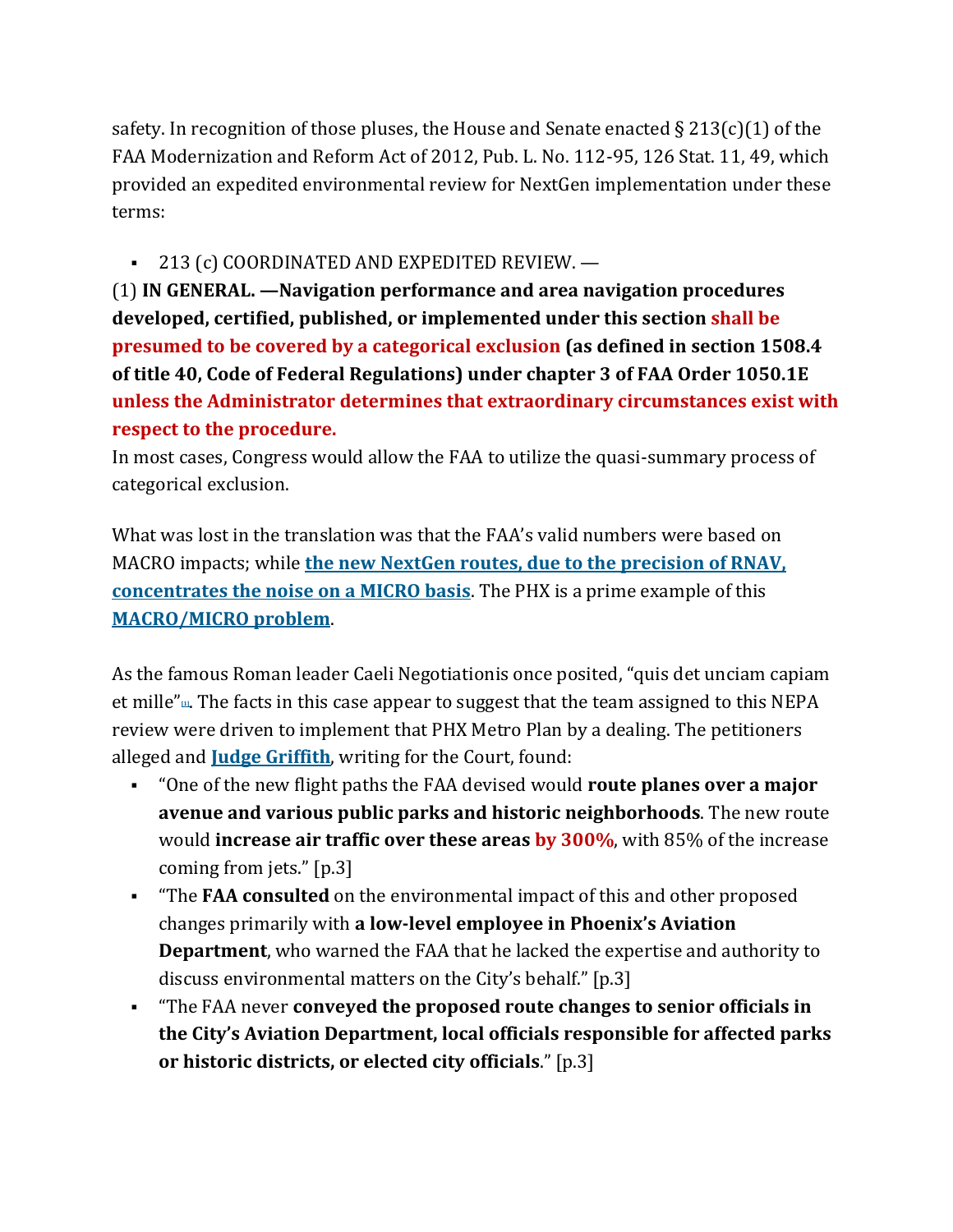- "This modeling {FAA's} predicted that two areas in Phoenix, which included **twenty-five historic properties and nineteen public parks, would experience an increase in noise large enough to be "potentially controversial."** [p.3]
- "But the agency concluded that these projected noise levels would **not have a "[s]ignificant [environmental] impact"** under FAA criteria. Joint Appendix 333, 334." [p.3]
- "Based on this conclusion, the FAA issued a **declaration categorically excluding the new flight routes from further environmental review**." [p.3]
- "The FAA shared these conclusions with **the State Historic Preservation Officer**, predicting that the new noise levels *would not disrupt conversation at a distance of three feet and would be no louder than the background noise of a commercial area*. The State Officer concurred in this prediction." [p.3]
- "That month the State Historic Preservation Officer also asked the FAA to reconsider the new routes in light of their impact on historic properties, which he said was far worse than he had been led to believe. **He said he had originally concurred with the agency's optimistic projections only out of deference to the FAA's technical expertise**." [p.5] {**this is a most unfortunate comment for the FAA**.}
- "Around the same time, the **FAA's Regional Administrator** met with Phoenix's City Council and publicly admitted, "I think it's clear that . . . [our preimplementation procedures were] **probably not enough because we didn't anticipate this being as significant an impact as it has been, so I'm certainly not here to tell you that we've done everything right and everything we should have done**." [p.5]
- "… the **City asked the agency to reopen consultation** and restore the old routes until the City and the agency could engage the public in discussions. In response, the *FAA said it would work with the airport and airlines to investigate additional changes to the flight paths*. …the FAA **promised to reconvene the original Working Group**, assuring the City that it was "**an important player in this process**." …But the agency also said it could not reinstate the routes in place before September 18, 2014 …In mid-April the FAA responded with a letter to the City that included the Working Group's final report. The report evaluated alternative routes and amended some existing routes but **reaffirmed the agency's decision not to conduct further review of the new flight paths' environmental impact** …the letter also conveyed the agency's *promise to*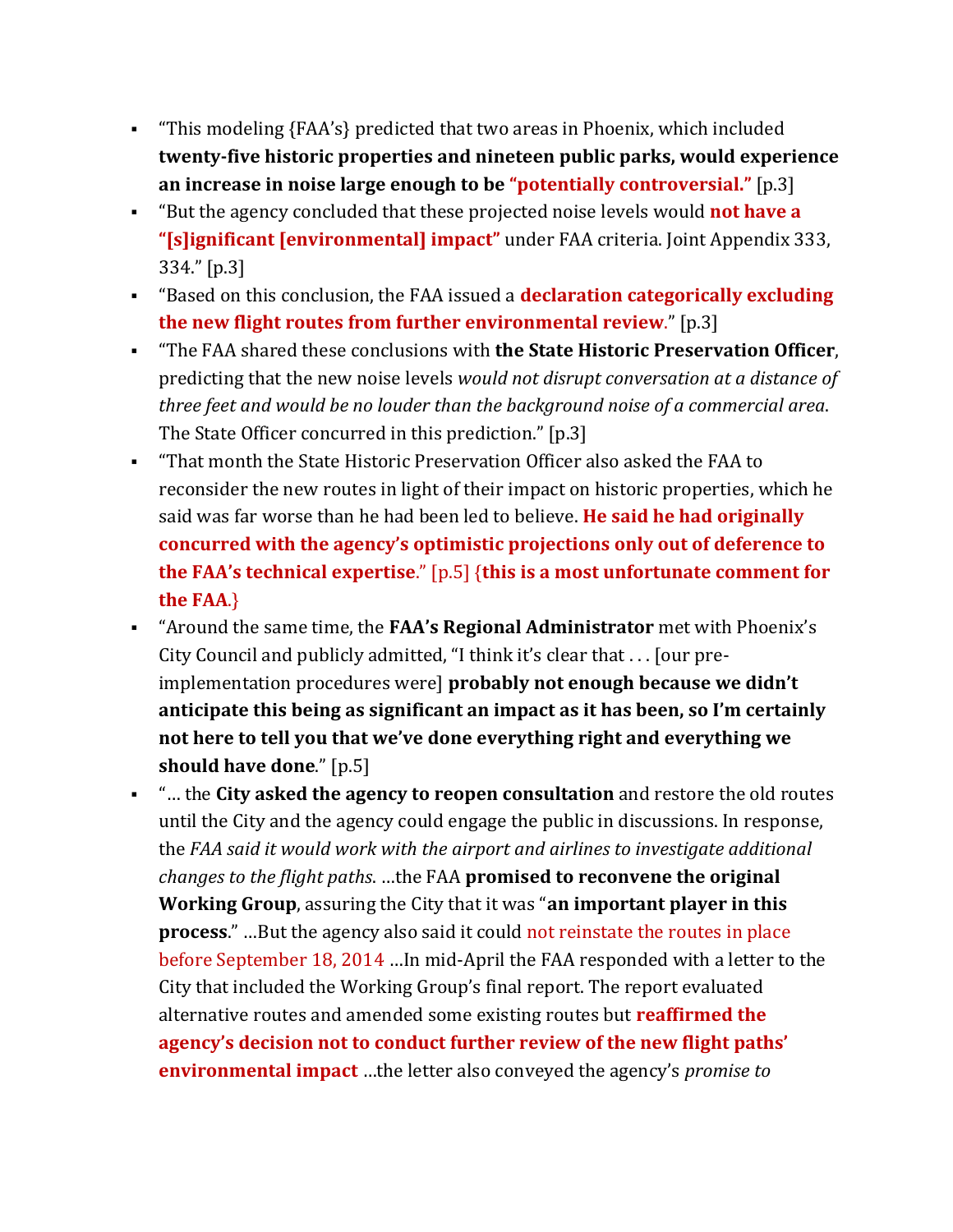*consider further modifications* as it "continue[d] to support **a collaborative approach** towards addressing the community's concerns." [p.6-7]

- "In late May, the City met with the FAA and the airlines to again discuss ways to fix the noise issues. The FAA characterized these discussions as *"productive"* in a follow-up letter sent on June 1.."[p.7]
- "*Also on June 1, the City sought review in our court, characterizing the FAA's last letter as a final order. The Historic Neighborhoods filed their own petition for review in late July. The FAA moved to dismiss these petitions as untimely*." [p.7]
- **Based on those facts, the Court ruled in the City's favor and ordered the FAA to reopen the review.**
- The **first discussion** of the law by the Judge involved whether the Petition filed in June was on a timely basis. The FAA asserted that their implementation of the NextGen routes was September 18, 2014; the City disagreed. The Court's finding of facts was the basis for determining that the collaborative dialogue voided the September date for requesting review. Here is the Judge's paragraph on this issue:
- The FAA **repeatedly communicated**—in an **Octobe**r public meeting, in a **November** letter, in a **December** public meeting, in a **January** letter, in a **February** decision to reconvene the Working Group, in an **April** letter, and in a **May** meeting with city officials— that the agency was **looking into the noise problem, was open to fixing the issue, and wanted to work with the City and others to find a solution**. This pattern would certainly have led reasonable observers to think the FAA might fix the noise problem without being forced to do so by a court. And given the FAA's serial promises, petitioning for review soon after the September order might have shut down dialogue between the petitioners and the agency. See Oral Arg. Tr. 58:8-13. **We do not punish the petitioners for treating litigation as a last rather than a first resort when an agency behaves as the FAA did here.**
- **NOTE: Judge Sentelle's dissent disagreed with this ruling. His views MIGHT be adopted by another court.**
- **From the Ashes Lesson #1: If the FAA intends to continue to collaborate, it cannot "implement" the subject action. IMPLEMENT = FINAL ORDER; further collaboration [a good thing] defers the deadline for filing a petition for review.**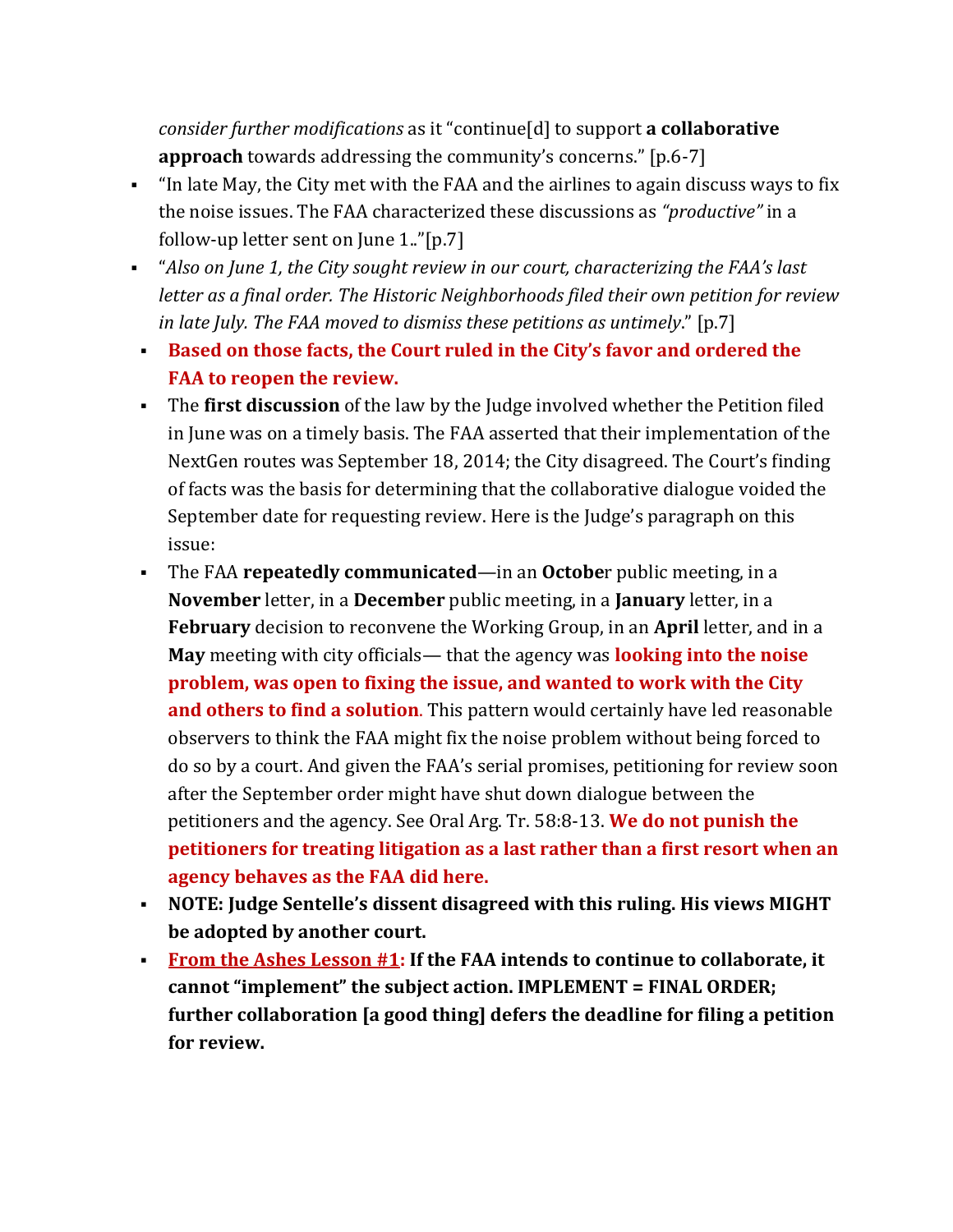▪ The **next discussion** had to do with the FAA's consultation with lower officials in the City of Phoenix Aviation Department. Prior court decisions and the NEPA policies make it clear that

…the FAA failed to fulfill these obligations because it consulted only low-level employees in the City's Aviation Department… **Just the opposite: the agency must ask local governments who their authorized representatives are…** The FAA admits, however, that it did not make "local citizens and community leaders" aware of the proposed new routes and procedures…. Further, **by keeping the public in the dark, the agency made it impossible for the public to submit views on the project's potential effects—views that the FAA is required to consider. From the Ashes Lesson #2: educate, explain and [publicize.](http://jdasolutions.aero/blog/technology-and-noise-may-clash-as-nextgen-is-introduced-without-prior-education-of-the-populace/) The Court clearly found fault with the FAA's effort in PHX. The next NextGen project should aggressively address those steps with which the court criticized. {Why go beyond giving notice? Because SO MUCH is at stake for the Nation's ATC. The consequences of FAILURE are too great.}**

**→ NextGen and almost all of what the ATO does is not understood by the public. Human perception of sound is the most subjective of our senses. Any change, if unexpected, will be heard as bad. Educating the people to be impacted with honest, understandable information may not win over the people to be impacted; such an outreach MAY mitigate the reaction. Trying to hide a new ATC flight path will not fool anyone.**

▪ **Extended lesson**: The **operations of an ATC system are not intuitive**; the average citizen has *no understanding of the demands and pressures of controlling an aircraft*. The architecture of flight patterns is even more obtuse**. The acumen needed to design a path which is safe, efficient and environmentally sound is found in advanced spatial calculus with multivariate collateral algorithms**. That said, it is PREPOSTEROUS to expect that community groups can derive positive alternatives. **Any outreach seeking win/win [solutions](http://jdasolutions.aero/blog/nextgen-patterns/) must provide expertise to the public to try to formulate an acceptable [alternative](http://jdasolutions.aero/blog/nextgen-patterns/)**.

The **third finding** of this opinion related to the FAA's use of a categorical exclusion when the agency recognized that the changes had a "potential for controversy" particularly when its outreach effort was as minimal as described. [The opinion repeats this analysis when it discusses the §4(f) issue.] Here is Judge Griffith's determination: